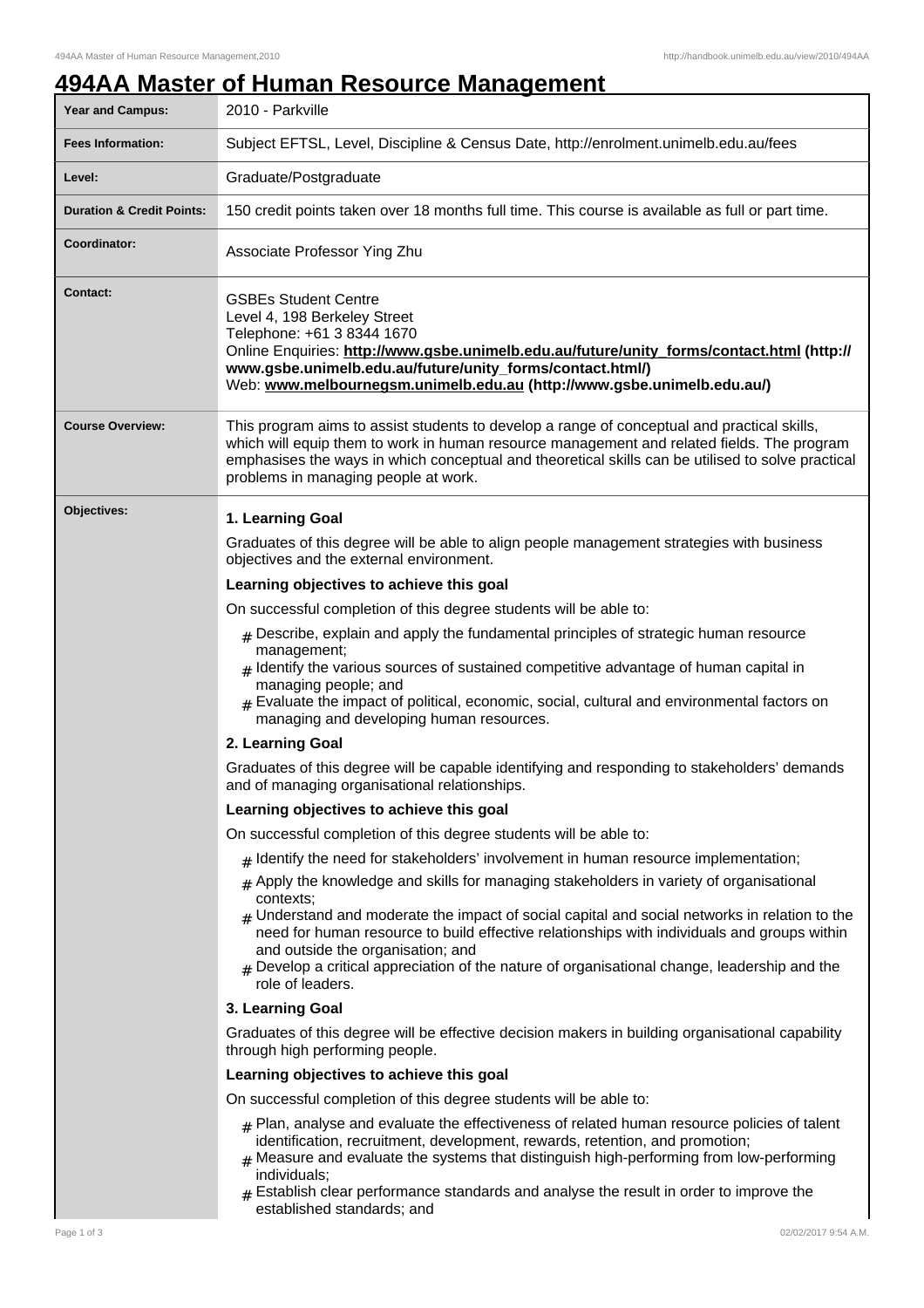| $#$ Develop and improve leadership and team-work skills. |  |  |
|----------------------------------------------------------|--|--|
|----------------------------------------------------------|--|--|

### **4. Learning Goal**

Graduates of this degree will be critical thinkers in the field of human resource management and adept in developing solutions to problems.

#### **Learning objectives to achieve this goal**

On successful completion of this degree students will be able to:

- $#$  Explain and critically analyse factors that influence senior management decision making;
- $#$  Make critical, sound and independent judgements for supporting organisational direction with political, economic and cultural sensitivities; and
- $#$  Analyse the role played by stakeholders in the development of organisational policy and practice.

#### **5. Learning Goal**

Graduates of this degree will be knowledgeable in the core areas of human resource management and possess the capabilities to manage a range of functions within organisations effectively.

# **Learning objectives to achieve this goal**

On successful completion of this degree students will be able to:

- $#$  Describe the core areas of human resource management and the related management principles, theories and models;
- $#$  Analyse and evaluate the key competencies needed to become a successful human resource manager including strategic management, international management, marketing and other functional disciplines;
- $#$  Critically analyse human resource management's problems and apply relevant models and theories to generate effective solutions; and
- $#$  Examine and evaluate the integrated nature of HRM strategy, policy and practice across the individual, group/team and organisational levels.

**Course Structure & Available Subjects:** The Master of Human Resource Management consists of twelve semester-length subjects. Students are to complete a total of 150 points taking the form of 12 x 12.5 point semester-long subjects comprising seven core subjects and five elective subjects.

# Students may commence in either Semester 1 or Semester 2.

#### **Subject Options: Core subjects Seven core subjects:**

| <b>Subject</b>                                    | <b>Study Period Commencement:</b> | <b>Credit</b><br>Points: |
|---------------------------------------------------|-----------------------------------|--------------------------|
| MGMT90010 Strategic HRM Planning and Evaluation   | Semester 1                        | 12.50                    |
| MGMT90011 Managing Stakeholders                   | Semester 1                        | 12.50                    |
| MGMT90013 Leadership and Team Dynamics            | Semester 2                        | 12.50                    |
| MGMT90016 Performance Management & Reward Systems | March                             | 12.50                    |
| MGMT90017 HRM Research and Consulting             | Semester 1                        | 12.50                    |
| MGMT90025 People and Change                       | Semester 2                        | 12.50                    |
| MGMT90027 International Human Resource Management | Semester 2                        | 12.50                    |

# **Five elective subjects from:**

Students may select 600 level subjects from the offerings within the Faculty of Business and Economics. This will be subject to the student receiving approval from the Program Director and the relevant subject coordinator.

**Entry Requirements:** 1. The Selection Committee will evaluate the applicant's ability to pursue successfully the course using the following criteria: